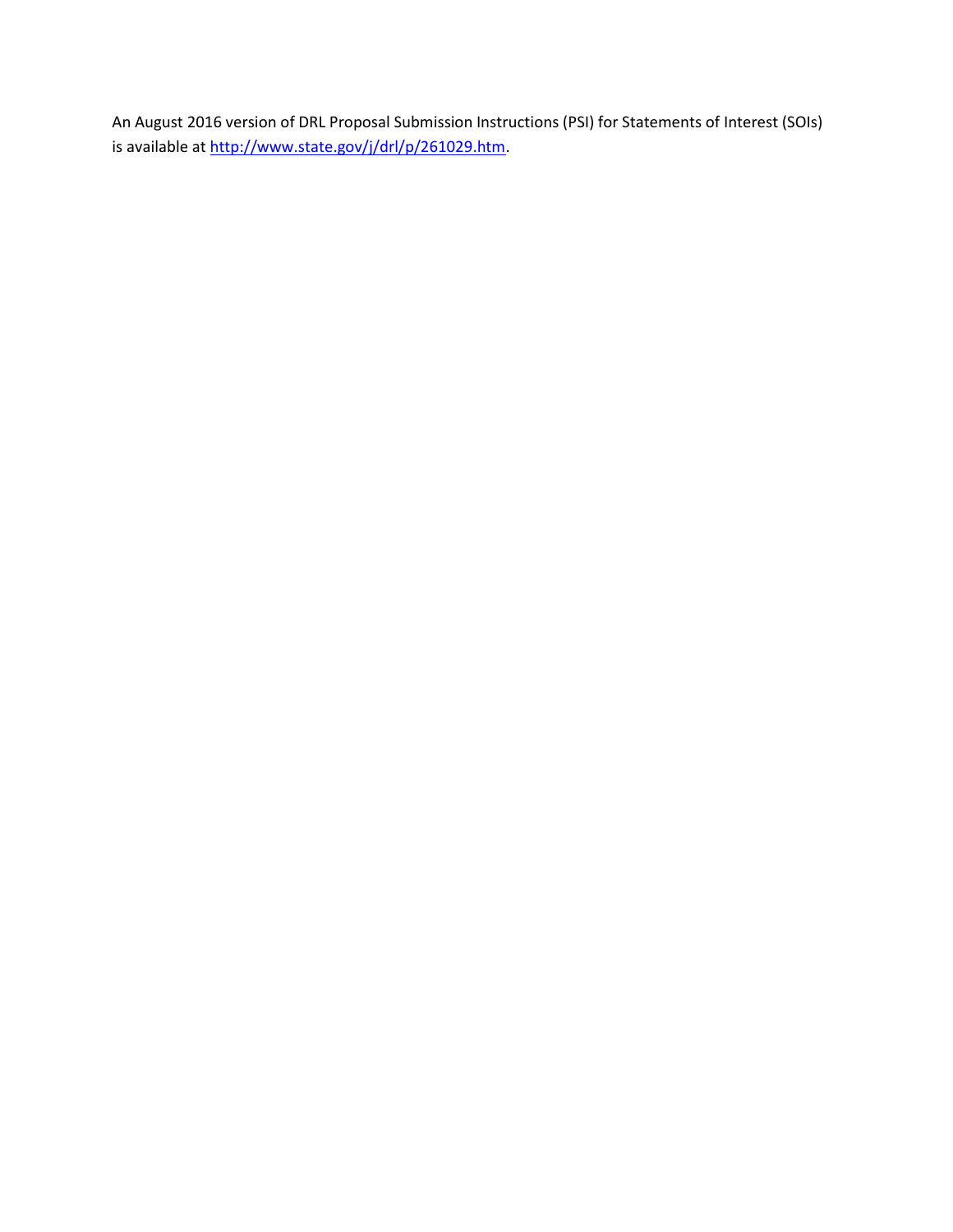

U.S. Department of State Bureau of Democracy, Human Rights and Labor 2201 C Street, NW, Room 7827 Washington, D.C. 20520 **<http://www.state.gov/j/drl/>**

# **Proposal Submission Instructions (PSI) for Statements of Interest**

**Updated: July 2015**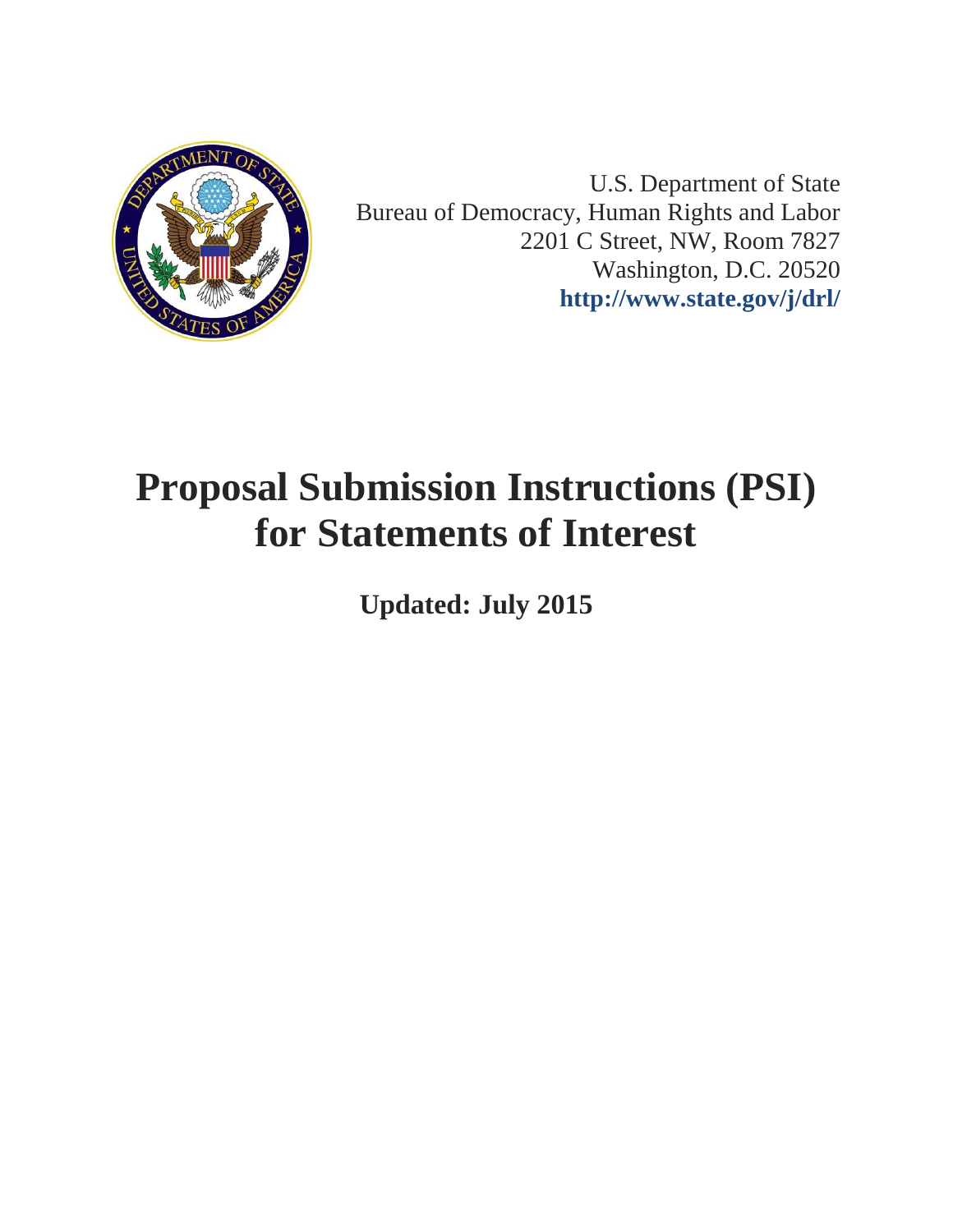# **Table of Contents**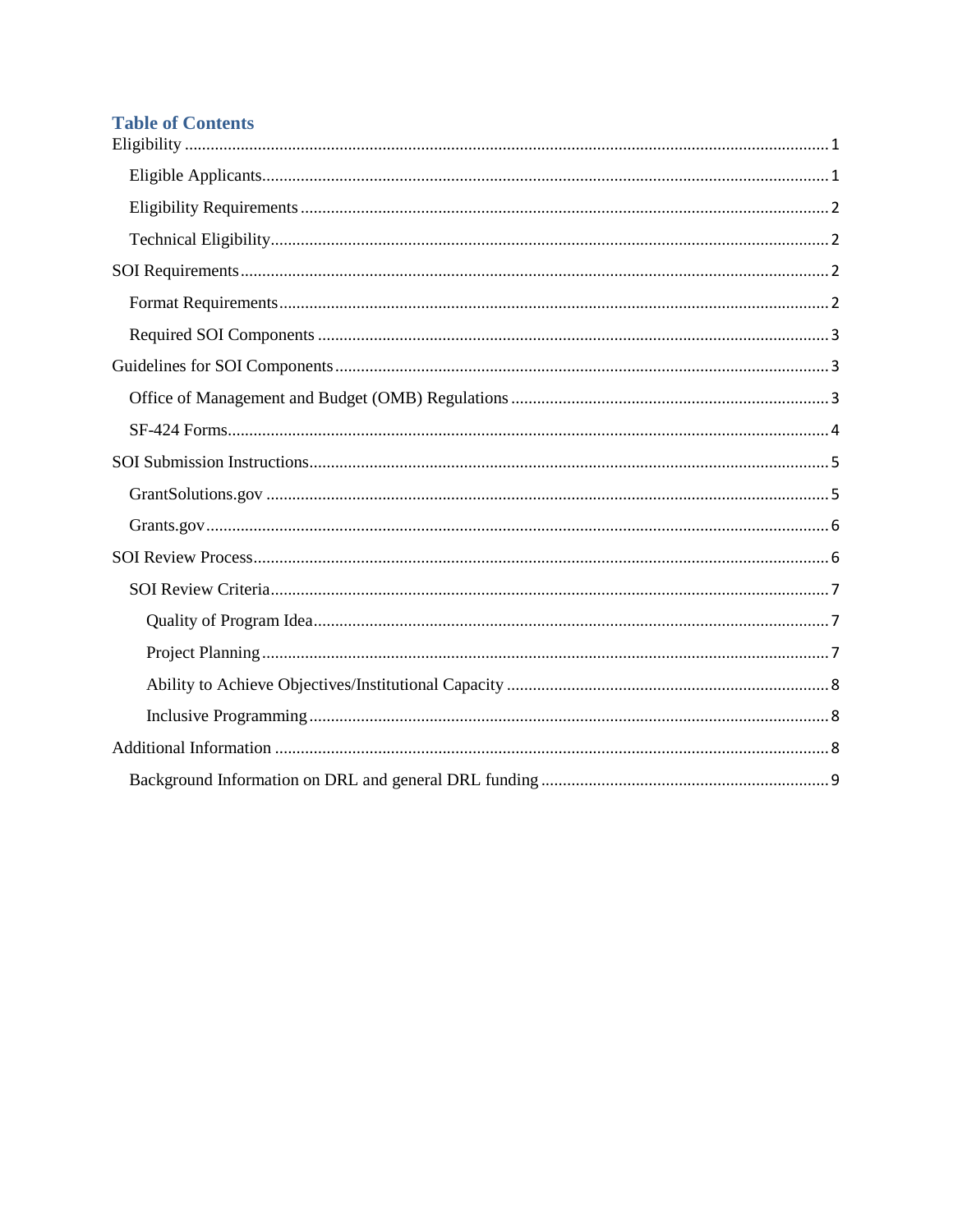## *PLEASE REFER TO THIS DOCUMENT WHEN PREPARING A STATEMENT OF INTEREST.*

# <span id="page-3-0"></span>**Eligibility**

## <span id="page-3-1"></span>**Eligible Applicants**

The Bureau of Democracy, Human Rights, and Labor (DRL) welcomes Statements of Interest (SOI) in response to DRL solicitations from U.S.-based and foreign-based non-profit organizations/non-government organizations (NGO) and public international organizations; private, public, or state institutions of higher education; and for-profit organizations or businesses. DRL's preference is to work with non-profit entities; however, there may be occasions when a for-profit entity is best suited.

For-profit entities should be aware that its SOI may be subject to additional review following the panel selection process and that the Department of State generally prohibits profit under its assistance awards to for-profit or commercial organizations. Profit is defined as any amount in excess of allowable direct and indirect costs. The allowability of costs incurred by commercial organizations is determined in accordance with the provisions of the Federal Acquisition Regulation (FAR) at 48 CFR 30, Cost Accounting Standards Administration, and 48 CFR 31, Contract Cost Principles and Procedures. Project income earned by the recipient must be deducted from the total project allowable cost in determining the net allowable costs on which the federal share of costs is based.

Providing cost sharing, matching, or cost participation is not an eligibility requirement.

Organizations must have existing, or the capacity to develop, active partnerships with thematic or in-country partners, entities and relevant stakeholders including industry and NGOs and have demonstrable experience in administering successful and preferably similar projects. DRL encourages SOIs from foreign-based NGOs headquartered in the geographic regions/countries relevant to the applicable solicitation. Organizations may form consortia and submit a combined SOI. However, one organization should be designated as the lead with the other members as sub-award partners. DRL reserves the right to request additional background information on organizations that do not have previous experience administering federal awards, and these organizations may be subject to limited funding on a pilot basis.

DRL is committed to an anti-discrimination policy in all of its projects and activities. DRL welcomes SOI submissions irrespective of an applicant's race, ethnicity, color, creed, national origin, gender, sexual orientation, gender identity, disability, or other status. DRL welcomes SOIs from organizations working with the most at risk and vulnerable communities, including women, youths, persons with disabilities, members of ethnic or religious minority groups, and LGBTI persons.

Any applicant listed on the Excluded Parties List System in the **[System for Award](https://www.sam.gov/)  [Management \(SAM\)](https://www.sam.gov/)** is not eligible to apply for an assistance award in accordance with the OMB guidelines at 2 CFR 180 that implement Executive Orders 12549 (3 CFR, 1986 Comp., p. 189) and 12689 (3 CFR, 1989 Comp., p. 235), "Debarment and Suspension." Additionally, no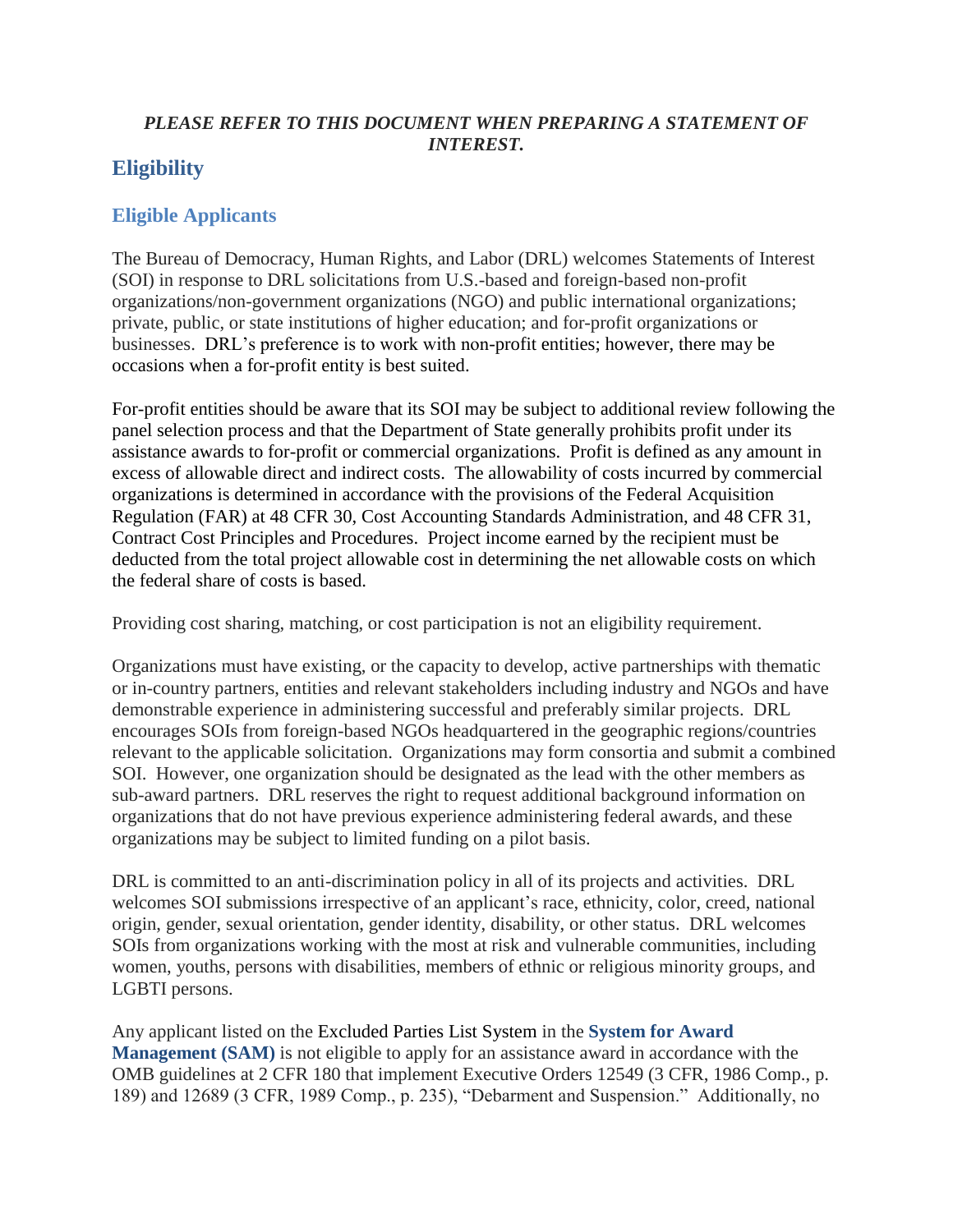entity listed on the Excluded Parties List System in SAM can participate in any activities under an award. All applicants are strongly encouraged to review the Excluded Parties List System in SAM to ensure that no ineligible entity is included.

## <span id="page-4-0"></span>**Eligibility Requirements**

Organizations are not required to have a valid Unique Entity Identified (UEI) number, formerly referred to as a DUNS (Data Universal Numbering System) number, and an active SAM.gov registration to apply for this solicitation through GrantSolutions.gov. If applying through Grants.gov, these will be required. If a SOI is approved, a valid UEI number and an active SAM.gov registration will be required before an organization is eligible to submit an application. For further guidance on the registration process, please see the Registration Guide on DRL's website **<http://www.state.gov/j/drl/p/c12302.htm>**.

# <span id="page-4-1"></span>**Technical Eligibility**

Technically eligible SOIs are those which:

- 1) Arrive electronically via GrantSolutions.gov or Grants.gov by the designated due date and time noted in the solicitation. If reasonable accommodations is granted for persons with disabilities or for security reasons, SOIs must still be received by DRL by the designated due date and time noted in the solicitation;
- 2) Are in English and costs are in U.S. dollars (Please note: the Department of State, as indicated in 2 CFR 200.111, requires that English is the official language of all award documents);
- 3) Heed all instructions and do not violate any of the guidelines stated in the solicitation and this PSI.

It is the sole responsibility of the organization to ensure that the SOI is complete, accurate, and current. DRL strongly encourages all organizations to submit SOIs before the designated due date to ensure that the SOI has been received and is complete.

# <span id="page-4-2"></span>**SOI Requirements**

## <span id="page-4-3"></span>**Format Requirements**

For all SOI documents, please ensure:

- 1) All pages are numbered;
- 2) All documents are formatted to  $8\frac{1}{2}$  x 11 paper; and,
- 3) All documents are single-spaced, 12 point Times New Roman font, with 1-inch margins. Captions and footnotes may be 10 point Times New Roman font. Font sizes in charts and tables can be reformatted to fit within 1 page width.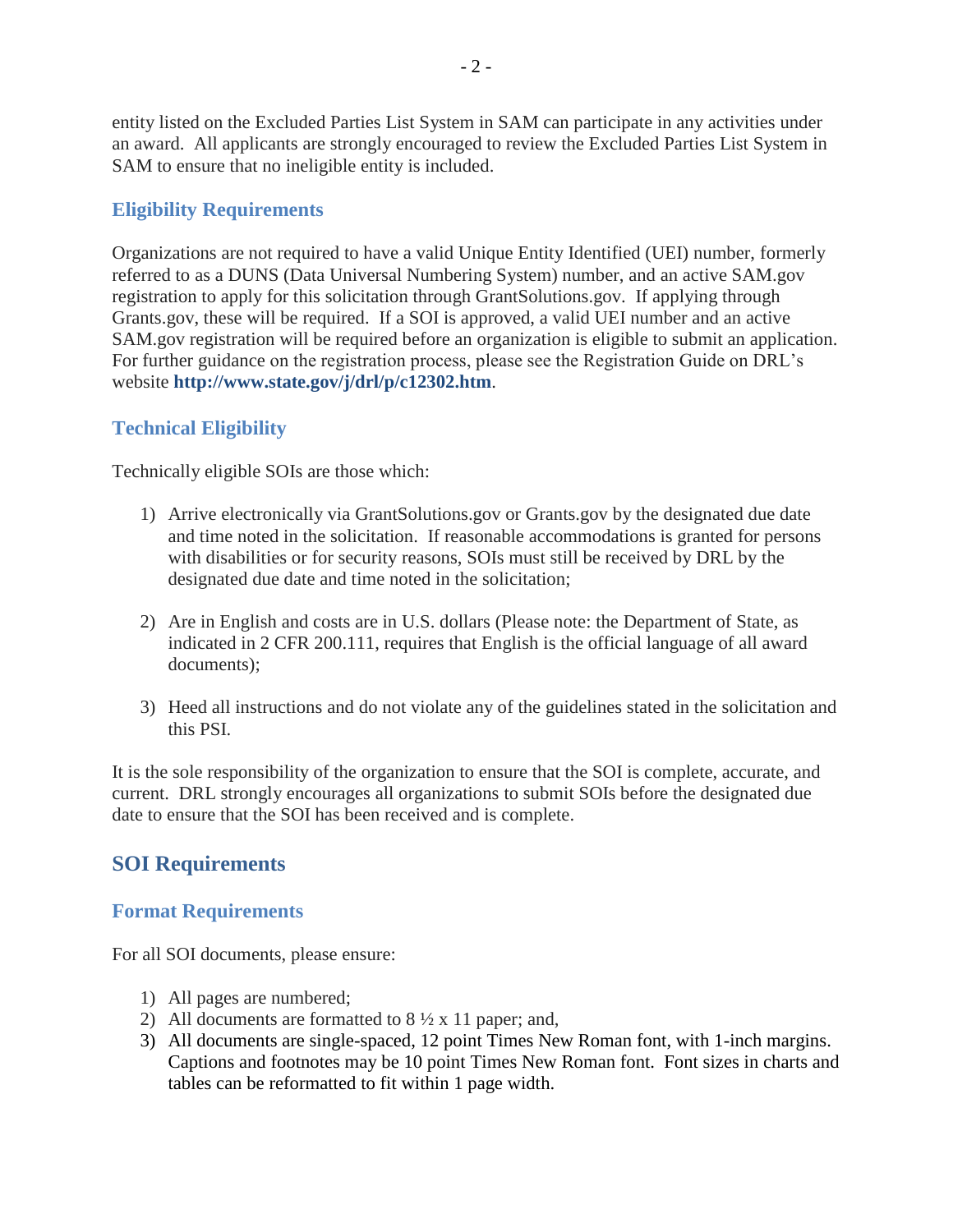## <span id="page-5-0"></span>**Required SOI Components**

Complete SOIs must include the following:

- 1. Completed and signed SF-424 and SF424B, as directed on GrantSolutions.gov or Grants.gov; and,
- 2. Executive Summary (not to exceed three [3] pages in Microsoft Word) that includes: a) A table listing:
	- i. The target country/countries;
		- ii. The total amount of funding requested from DRL, total amount of costshare (if any), and total project amount (DRL funds + cost-share); and,
		- iii. Project length;
	- b) A synopsis of the project, including a brief statement on how the project will have a demonstrated impact, engage relevant stakeholders, and it should identify local partners as appropriate;
	- c) A concise breakdown explicitly identifying the project's objectives and the activities and expected results that contribute to each objective; and,
	- d) A brief description of the prospective applicant(s) that demonstrates prospective applicant(s) expertise and capacity to implement the project and manage a U.S. government award.

Please note: DRL retains the right to ask for additional documents not included in this PSI. Additionally, to ensure all SOIs receive a balanced evaluation, the Department of State Review Panel will review the first page of the requested section up to the page limit and no further. DRL encourages organizations to use the given space effectively.

Information on additional materials that organizations with approved SOIs must submit can be found in DRL's PSI for Applications, as updated n July 2015, and available on DRLs website **<http://www.state.gov/j/drl/p/c12302.htm>**

## <span id="page-5-1"></span>**Guidelines for SOI Components**

### <span id="page-5-2"></span>**Office of Management and Budget (OMB) Regulations**

Prospective applicants should be aware that if ultimately selected for a Federal award, the Uniform Administrative Requirements, Cost Principles and Audit Requirements for Federal Awards set forth in 2 CFR Chapter 200 (Sub-Chapters A through F) shall apply to all non-Federal entities, except for assistance awards to Individuals and Foreign Public Entities (for more information on these exceptions, see Chapter 5, Federal Assistance to Individuals, and Chapter 6, Federal Assistance to Foreign Public Entities Directive.) Sub-Chapters A through E shall apply to all foreign organizations, and Sub-Chapters A through D shall apply to all U.S. and foreign for-profit entities.

The recipient of the award and any sub-recipient under the award must comply with all applicable terms and conditions, in addition to the assurance and certifications made part of the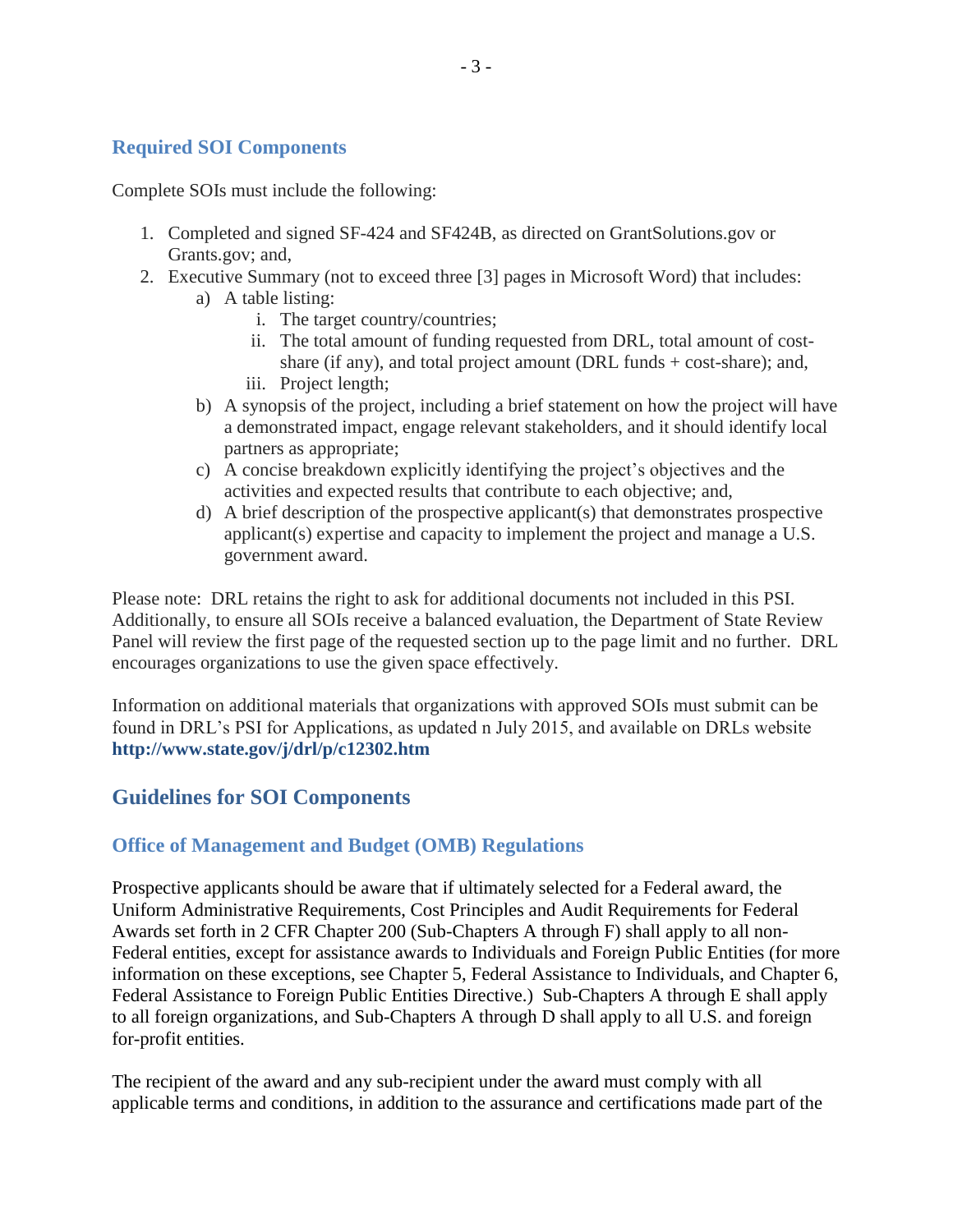Notice of Award. The Department's Standard Terms and Conditions can be viewed at **[https://www.statebuy.state.gov/fa/Documents/2015DeptTermsAndConditionsForUSandFor](https://www.statebuy.state.gov/fa/Documents/2015DeptTermsAndConditionsForUSandForeignOrg.pdf) [eignOrg.pdf](https://www.statebuy.state.gov/fa/Documents/2015DeptTermsAndConditionsForUSandForeignOrg.pdf)**.

## <span id="page-6-0"></span>**SF-424 Forms**

Organizations must fill out, sign, and submit SF-424 and SF-424B forms as directed on GrantSolutions.gov or Grants.gov. Please refer to the following guidelines as you fill out the SF-424:

1. Type of Submission: Application

2. Type of Application: New

3. Date Received: Leave blank. This will automatically be assigned.

4. Applicant Identifier: Leave blank

5a. Federal Entity Identifier: Leave blank

5b. Federal Award Identifier: Leave blank

6. Date Received by State: Leave blank. This will automatically be assigned

7. State Application Identified: Leave blank. This will automatically be assigned

8a. Enter the legal name of the applicant organization. Do NOT list abbreviations or acronyms unless they are part of the organization's legal name.

8b. Employer/Taxpayer ID Number: Non-U.S. organizations enter 44-4444444 (no dash) 8c. Enter organizational DUNS number (Data Universal Numbering System). If a DUNS number is not required at time of submission, please enter 4444-44444 (no dash).

8d. Enter the address of the applicant

8e. Enter the name of the primary organizational unit (and department or division, if applicable) that will undertake the assistance activity, if applicable

8f. Enter the name, title, and all contact information of the person to be contacted on matters involving this application

9. Select an applicant type (type of organization)

10. Enter: Department of State

11. The CFDA number is normally 19.345. However, please see the solicitation if another CFDA number should be used instead.

12. Enter the Funding Opportunity Number and title. This number will already be entered on electronic applications.

13. Enter the Competition Identification Number and title. This number will already be entered on electronic applications.

14. Areas Affected by Project: List the country or countries where project activities will take place in alphabetical order; for projects that will take place in more than one region enter "Global"

15. Enter the title of your proposed project (if necessary, delete pre-printed wording)

16. Congressional districts of Applicant and Program: If based in the U.S. please enter congressional district; if unknown or a foreign applicant, please enter "90."

16b. For congressional district of program, please enter "90."

17. Please refer to the solicitation for the estimated start date and enter your projected end date

18a. Enter the amount requested for the project described in the proposal under "Federal"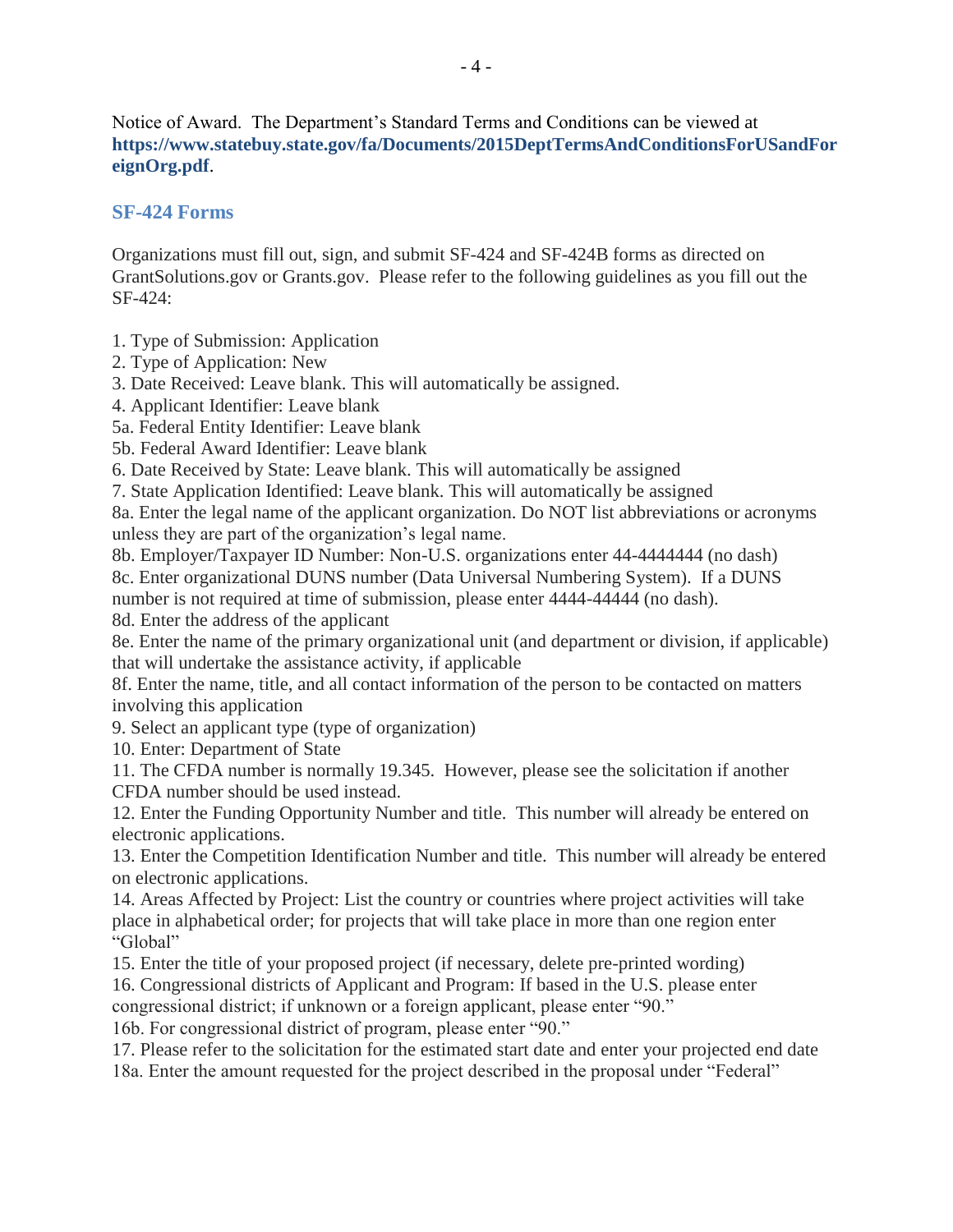18b. Enter any cost-share under "Applicant". Otherwise, use zeros.

19. Enter "c"

20. Select the appropriate box. If you answer "yes" to this question you will be required to provide an explanation.

21. Enter the name, title, and all contact information of the individual authorized to sign for the application on behalf of the applicant organization.

Please fill in the highlighted fields of the SF-424B: Page 2 - Complete applicant organization and title of authorized official sections. The Authorized Official is generally the grant signatory at the organization or business. **The person who signs the 424B must have legal authority to do so on behalf of the organization.** 

# <span id="page-7-0"></span>**SOI Submission Instructions**

The U.S. Department of State requires SOIs be submitted electronically via **[www.grantsolutions.gov](http://www.grantsolutions.gov/)** or **[www.grants.gov](http://www.grants.gov/)**. Both systems require registration by the applying organization. Please note: the Grants.gov registration process can take 10 business days or longer, even if all registration steps are completed in a timely manner.

**It is the responsibility of the organization to ensure that it has an active registration in GrantSolutions.gov or Grants.gov and that the SOI has been received by GrantSolutions.gov or Grants.gov in its entirety. DRL bears no responsibility for organizations not being registered before the due date or for data errors resulting from transmission or conversion processes.** 

**GrantSolutions.gov is highly recommended for submission of all SOIs and is DRL's preferred choice for receiving SOIs.**

Faxed, couriered, or emailed documents will not be accepted. Reasonable accommodations may, in appropriate circumstances, be provided to prospective applicants with disabilities or for security reasons. Prospective applicants must follow all formatting instructions in the applicable solicitation and these instructions.

## <span id="page-7-1"></span>**GrantSolutions.gov**

All organizations are strongly encouraged to submit SOIs via **[www.grantsolutions.gov](http://www.grantsolutions.gov/)**. Organizations using GrantSolutions.gov for the first time should complete their "New Organization Registration" as soon as possible. This process must be completed before a SOI can be submitted. Registration with GrantSolutions.gov usually occurs directly after an organization submits their registration. To register with GrantSolutions.gov, click "Login to GrantSolutions" and follow the "First Time Users" link to the "New Organization Registration Page." There are different ways to register your organization, click on the link that fits best. Upon completion of a successful electronic submission, the GrantSolutions system will provide the organization with a confirmation page indicating the date and time (Eastern Time) of the electronic submission as well as an official Application Number. This confirmation page will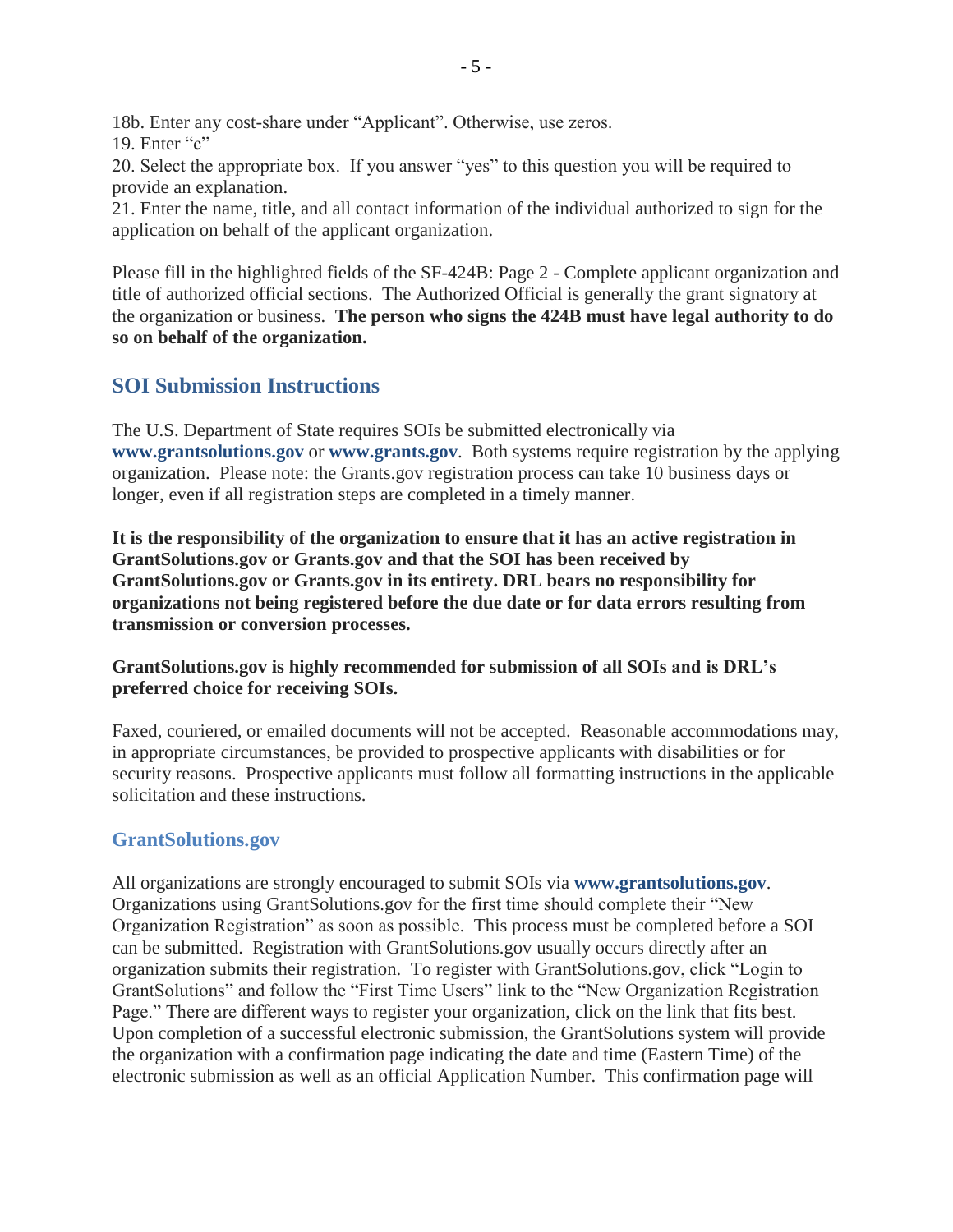also provide a listing of all items that constitute the final submission. Please save this page for your records.

Late submissions are neither reviewed nor considered unless the DRL point of contact listed in the solicitation is contacted prior to the deadline and is provided with evidence of system errors caused by GrantSolutions.gov that is outside of the organizations' control and is the sole reason for a late submission.

Organizations should not expect a separate notification from DRL upon receiving their SOI. GrantSolutions.gov Help Desk.

For assistance with GrantSolutions.gov accounts and technical issues related to the system, please contact Customer Support at **[help@grantsolutions.gov](mailto:help@grantsolutions.gov)** or call 1-866-577-0771 (toll charges for international callers) or  $1-202-401-5282$ . Customer Support is available  $8 AM - 6$ PM EST, Monday – Friday, except federal holidays.

## <span id="page-8-0"></span>**Grants.gov**

Organizations who do not submit applications via GrantSolutions.gov may submit via **[www.grants.gov](http://www.grants.gov/)**. It is DRL's preference that SOIs be submitted through GrantSolutions.gov.

Please be advised that completing all the necessary registration steps for obtaining a username and password from Grants.gov **can take more than two weeks**. A valid UEI number, formally known as DUNS number, and an active registration in SAM are both required prior to submitting an application via Grants.gov.

Please refer to the Grants.gov website for definitions of various "application statuses" and the difference between a submission receipt and a submission validation. Organizations will receive a validation e-mail from Grants.gov upon successful submission. Again, validation of an electronic submission via Grants.gov can take up to two business days. DRL will not automatically notify you upon receipt of electronic applications.

#### Grants.gov Helpdesk:

For assistance with Grants.gov, please call the Contact Center at 1-800-518-4726 or email **[support@grants.gov](mailto:support@grants.gov)**. The Contact Center is available 24 hours a day, seven days a week, except federal holidays.

## <span id="page-8-1"></span>**SOI Review Process**

DRL strives to ensure each SOI receives a balanced evaluation by the DRL Review Panel. All SOIs for a given solicitation are reviewed against the same four criteria. These criteria are:

- 1) Quality of Project Idea;
- 2) Project Planning;
- 3) Ability to Achieve Objectives/Institutional Capacity; and,
- 4) Inclusive Programming.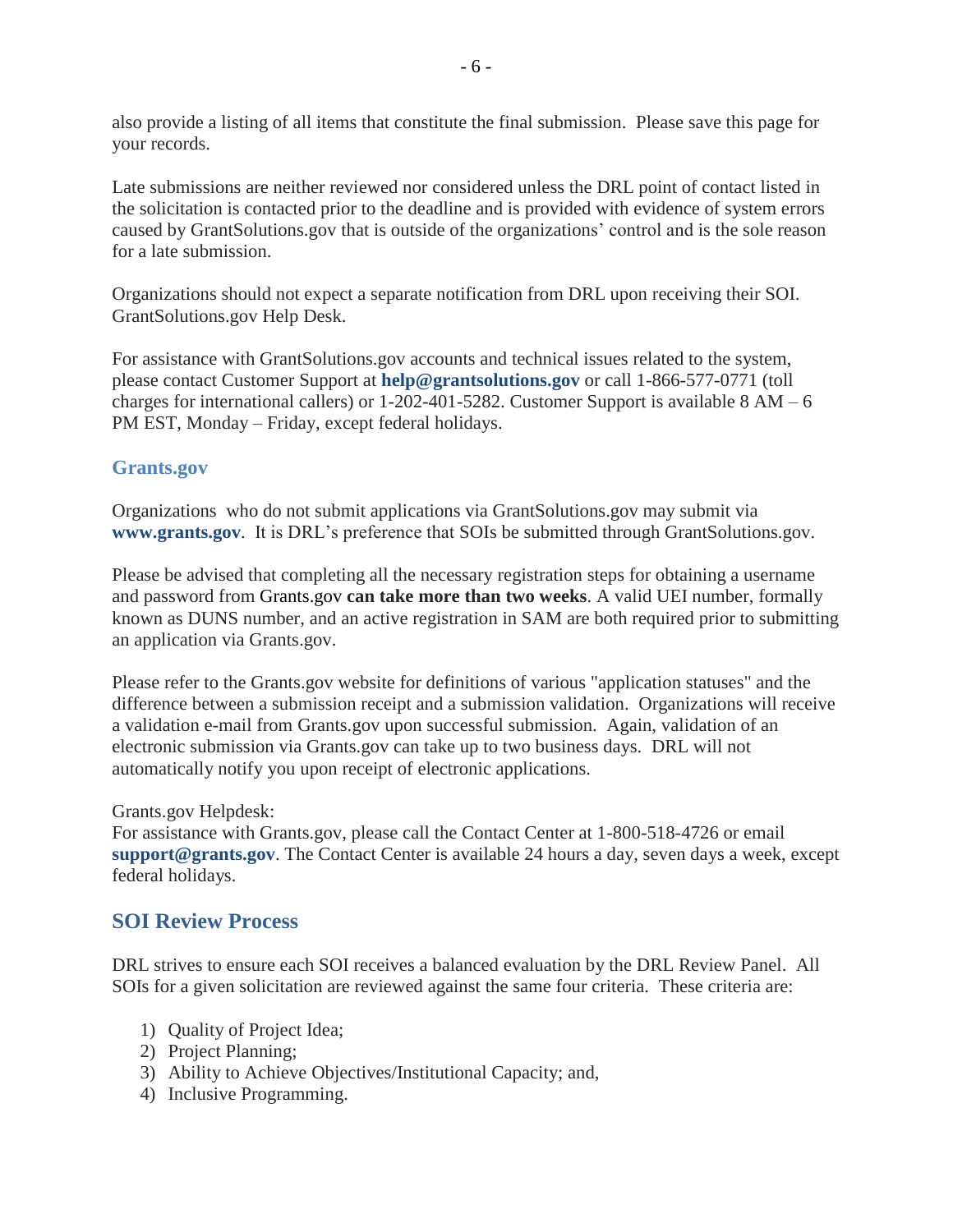Additionally, the Panel will evaluate how the SOI meets the solicitation request, U.S. foreign policy goals, and the priority needs of DRL overall. Panelists review each SOI individually against the evaluation criteria, not against competing SOIs.

In most cases, the DRL Review Panel includes representatives from DRL and the appropriate Department of State regional bureau, which may request feedback on SOIs from the appropriate U.S. embassies. In some cases, additional panelists may participate, including from other Department of State bureaus or offices, U.S. government departments, agencies, or boards, representatives from partner governments, or representatives from entities that are in a publicprivate partnership with DRL. Once a SOI is approved, organizations of successful SOIs will be invited to submit a full application based on their SOI. Unless directed otherwise by the prospective applicant, DRL may also refer SOIs for possible consideration in other U.S. government related funding opportunities. The Grants Officer Representative (GOR) for the eventual award does not vote on the panel. All Panelists must sign non-disclosure agreements and conflict of interest agreements.

DRL Review Panels may provide conditions and recommendations on SOIs to enhance the proposed project, which must be addressed by the applicant hen submitting an application. To ensure effective use of limited DRL funds, conditions or recommendations may include requests to increase, decrease, clarify, and/or justify costs and project activities.

With the exception of technical submission questions, during the solicitation period U.S. Department of State staff in Washington and overseas shall not discuss competing SOIs or applications with organizations until the review process has been completed and rejection and approval letters have been transmitted.

## <span id="page-9-0"></span>**SOI Review Criteria**

SOIs should address the four specific criteria described below:

### <span id="page-9-1"></span>**Quality of Program Idea**

SOIs should be responsive to the solicitation, appropriate in the country/regional context, and should exhibit originality, substance, precision, and relevance to DRL's mission of promoting human rights and democracy. DRL prioritizes innovative and creative approaches rather than projects that simply duplicate or add to efforts by other entities. This does not exclude projects that clearly build off existing successful projects in a new and innovative way from consideration. In countries where similar activities are already taking place, an explanation should be provided as to how new activities will not duplicate or merely add to existing activities and how these efforts will be coordinated.

#### <span id="page-9-2"></span>**Project Planning**

A strong SOI will include a clear articulation of how the proposed project activities and expected results (both outputs and outcomes) contribute to specific project objectives and the overall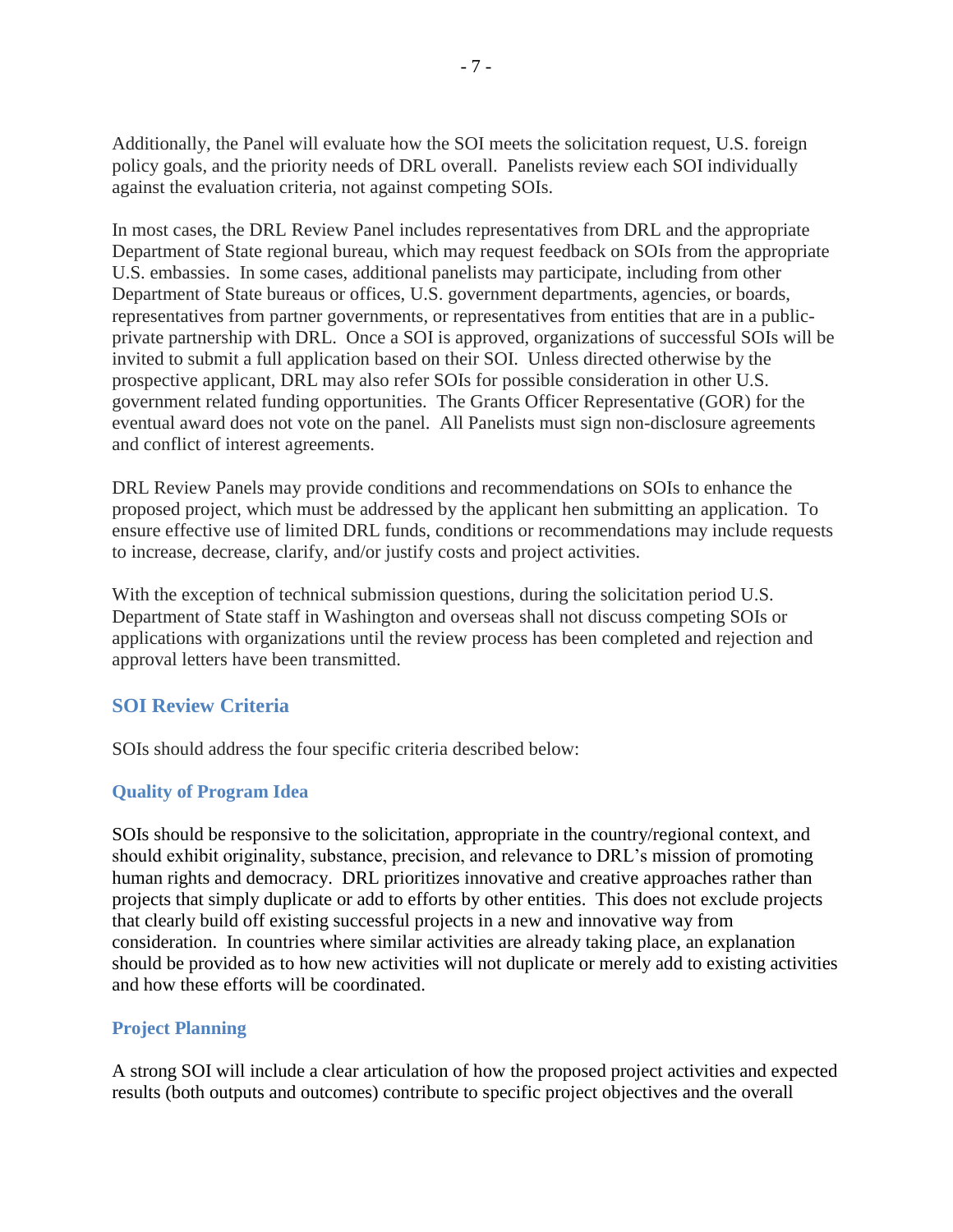project goal. Objectives should be ambitious, yet measurable, results-focused, and achievable in a reasonable time frame.

#### <span id="page-10-0"></span>**Ability to Achieve Objectives/Institutional Capacity**

SOIs should address how the project will engage relevant stakeholders and should identify local partners as appropriate. If local partners are identified, prospective applicants should describe the division of labor among the prospective applicant and any local partners. SOIs should demonstrate the organizations' expertise and previous experience in administering successful projects, preferably similar projects targeting the requested project area or similarly challenging project environments.

#### <span id="page-10-1"></span>**Inclusive Programming**

DRL strives to ensure its projects advance the rights and uphold the dignity of the most at risk and vulnerable populations, including women, youth, people with disabilities, members of racial and ethnic or religious minorities, and LGBTI persons. To the extent possible, applicants should identify and address considerations to support these populations in all proposed project activities and objectives. Prospective applicants should provide strong justifications if unable to incorporate the most at risk and vulnerable populations within proposed project activities and objectives. Prospective applications that do not include this will not be considered highly competitive in this category.

# <span id="page-10-2"></span>**Additional Information**

DRL will not consider SOIs that reflect any type of support for any member, affiliate, or representative of a designated terrorist organization. No entity listed on the Excluded Parties List System in SAM is eligible for any assistance.

Project activities that provide training or other assistance to foreign militaries or paramilitary groups or individuals will not be considered for DRL funding given purpose limitations on funding.

Restrictions may apply to any proposed assistance to police or other law enforcement. Among these, pursuant to section 620M of the Foreign Assistance Act of 1961, as amended (FAA), no assistance provided may be furnished to any unit of the security forces of a foreign country when there is credible information that such unit has committed a gross violation of human rights. In accordance with the requirements of section 620M of the FAA, also known as the Leahy law, project beneficiaries or participants from a foreign government's security forces may need to be vetted by the Department before the provision of any assistance.

Organizations should be aware that DRL understands that some information contained in SOIs may be considered sensitive or proprietary and will make appropriate efforts to protect such information. However, organizations are advised that DRL cannot guarantee that such information will not be disclosed, including pursuant to the Freedom of Information Act (FOIA) or other similar statutes.